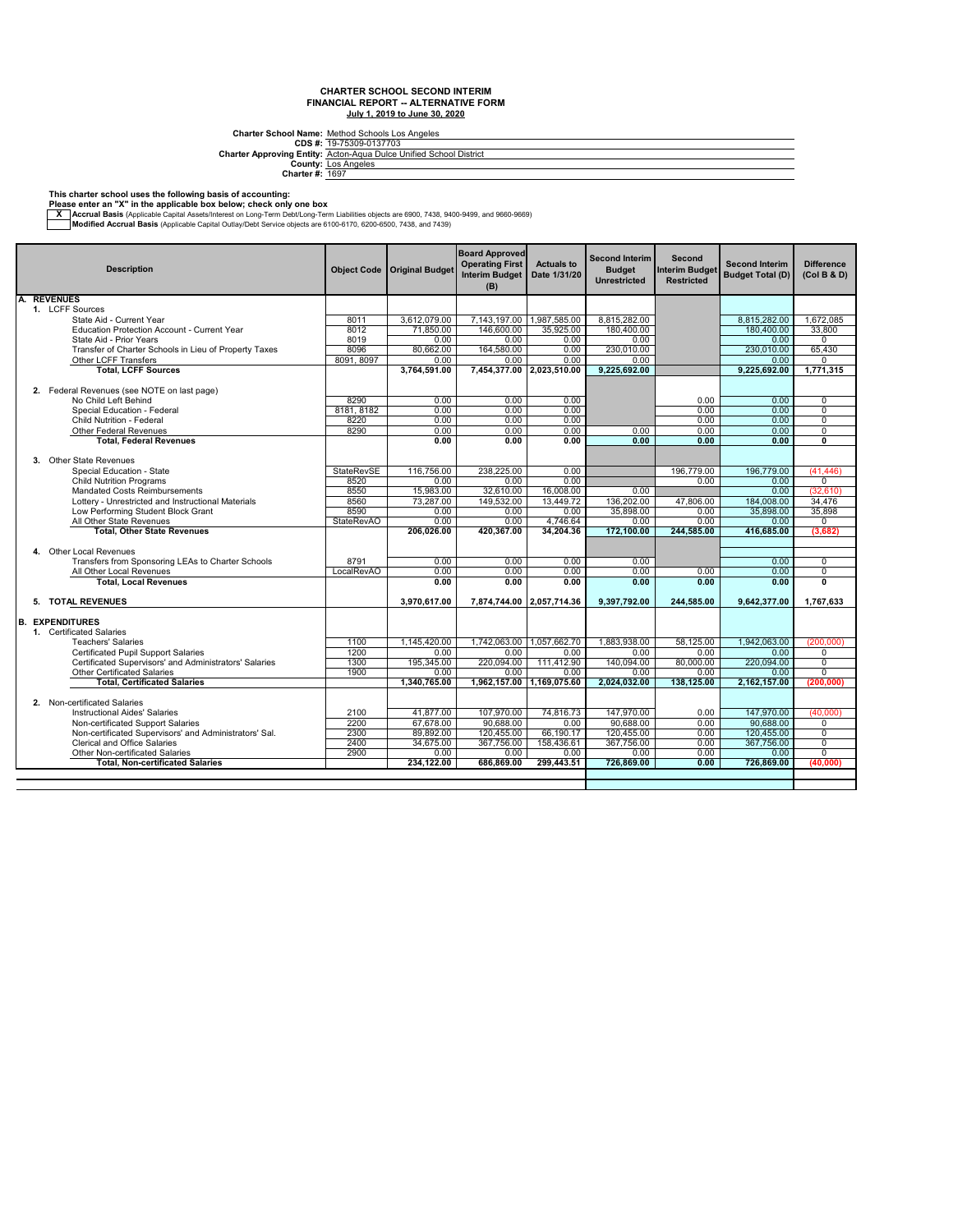**Charter School Name:** Method Schools Los Angeles

|                                                         | CDS #: 19-75309-0137703 |                                      |                                                         |                           |                                                               |                                                      |                                                  |                                  |
|---------------------------------------------------------|-------------------------|--------------------------------------|---------------------------------------------------------|---------------------------|---------------------------------------------------------------|------------------------------------------------------|--------------------------------------------------|----------------------------------|
| <b>Description</b>                                      |                         | <b>Object Code   Original Budget</b> | <b>Board Approved</b><br><b>Operating</b><br>Budget (B) | <b>Actuals to</b><br>Date | <b>Second Interim</b><br><b>Budget</b><br><b>Unrestricted</b> | Second<br><b>Interim Budget</b><br><b>Restricted</b> | <b>Second Interim</b><br><b>Budget Total (D)</b> | <b>Difference</b><br>(Col B & D) |
| 3. Employee Benefits                                    |                         |                                      |                                                         |                           |                                                               |                                                      |                                                  |                                  |
| <b>STRS</b>                                             | 3101-3102               | 0.00                                 | 0.00                                                    | 0.00                      | 0.00                                                          | 0.00                                                 | 0.00                                             | $\overline{0}$                   |
| <b>PERS</b>                                             | 3201-3202               | 0.00                                 | 0.00                                                    | 0.00                      | 0.00                                                          | 0.00                                                 | 0.00                                             | $\Omega$                         |
|                                                         |                         |                                      |                                                         |                           |                                                               |                                                      |                                                  |                                  |
| OASDI / Medicare / Alternative                          | 3301-3302               | 120,479.00                           | 202,650.00                                              | 106,750.59                | 206,825.00                                                    | 14,185.00                                            | 221,010.00                                       | (18, 360)                        |
| <b>Health and Welfare Benefits</b>                      | 3401-3402               | 157,500.00                           | 211,950.00                                              | 77,107.37                 | 197,113.00                                                    | 14,837.00                                            | 211,950.00                                       | 0                                |
| Unemployment Insurance                                  | 3501-3502               | 53,760.00                            | 37,800.00                                               | 42,546.78                 | 60,354.00                                                     | 2.646.00                                             | 63,000.00                                        | (25, 200)                        |
| Workers' Compensation Insurance                         | 3601-3602               | 27,561.00                            | 46,358.00                                               | 11,403.40                 | 47,313.00                                                     | 3,245.00                                             | 50,558.00                                        | (4,200)                          |
| <b>Retiree Benefits</b>                                 | 3701-3702               | 0.00                                 | 0.00                                                    | 0.00                      | 0.00                                                          | 0.00                                                 | 0.00                                             | 0                                |
| PERS Reduction (for revenue limit funded schools)       | 3801-3802               | 0.00                                 | 0.00                                                    | 0.00                      | 0.00                                                          | 0.00                                                 | 0.00                                             | 0                                |
|                                                         |                         |                                      |                                                         | 17,796.78                 |                                                               | 6.926.00                                             |                                                  |                                  |
| <b>Other Employee Benefits</b>                          | 3901-3902               | 57.744.00                            | 98.951.00                                               |                           | 104,025.00                                                    |                                                      | 110,951.00                                       | (12.000)                         |
| <b>Total, Employee Benefits</b>                         |                         | 417,044.00                           | 597,709.00                                              | 255,604.92                | 615,630.00                                                    | 41,839.00                                            | 657,469.00                                       | (59, 760)                        |
| 4. Books and Supplies                                   |                         |                                      |                                                         |                           |                                                               |                                                      |                                                  |                                  |
| Approved Textbooks and Core Curricula Materials         | 4100                    | 575,000.00                           | 435,500.00                                              | 132,103.06                | 435,500.00                                                    | 0.00                                                 | 435,500.00                                       | 0                                |
| Books and Other Reference Materials                     | 4200                    | 75,000.00                            | 502,500.00                                              | 75,177.96                 | 247,500.00                                                    | 0.00                                                 | 247,500.00                                       | 255,000                          |
| Materials and Supplies                                  | 4300                    | 35.000.00                            | 35,000.00                                               | 6,223.75                  | 0.00                                                          | 47,806.00                                            | 47,806.00                                        | (12, 806)                        |
|                                                         |                         |                                      |                                                         |                           |                                                               |                                                      |                                                  |                                  |
| Noncapitalized Equipment                                | 4400                    | 30,000.00                            | 50,000.00                                               | 41,934.94                 | 75,000.00                                                     | 0.00                                                 | 75,000.00                                        | (25,000)                         |
| Food                                                    | 4700                    | 0.00                                 | 0.00                                                    | 0.00                      | 0.00                                                          | 0.00                                                 | 0.00                                             | 0                                |
| <b>Total, Books and Supplies</b>                        |                         | 715,000.00                           | 1,023,000.00                                            | 255,439.71                | 758,000.00                                                    | 47,806.00                                            | 805,806.00                                       | 217,194                          |
| 5. Services and Other Operating Expenditures            |                         |                                      |                                                         |                           |                                                               |                                                      |                                                  |                                  |
| Subagreeemnts for Services                              | 5100                    | 0.00                                 | 0.00                                                    | 0.00                      | 0.00                                                          | 0.00                                                 |                                                  |                                  |
| <b>Travel and Conferences</b>                           | 5200                    | 63,750.00                            | 85,425.00                                               | 35,040.76                 | 80,400.00                                                     | 0.00                                                 | 80,400.00                                        | 5.025                            |
| Dues and Memberships                                    | 5300                    | 3.000.00                             | 3,000.00                                                | 2,531.70                  | 3.000.00                                                      | 0.00                                                 |                                                  |                                  |
|                                                         |                         |                                      |                                                         |                           |                                                               |                                                      | 3,000.00                                         | 0                                |
| Insurance                                               | 5400                    | 10,000.00                            | 10,000.00                                               | 11,473.90                 | 13,000.00                                                     | 0.00                                                 | 13,000.00                                        | (3,000)                          |
| Operations and Housekeeping Services                    | 5500                    | 11,500.00                            | 0.00                                                    | 0.00                      | 0.00                                                          | 0.00                                                 | 0.00                                             | 0                                |
| Rentals, Leases, Repairs, and Noncap. Improvements      | 5600                    | 159,763.00                           | 159,763.00                                              | 107,519.40                | 159,763.00                                                    | 0.00                                                 | 159,763.00                                       | $\mathbf 0$                      |
| Professional/Consulting Services and Operating Expend.  | 5800                    | 438,802.00                           | 642,806.00                                              | 203,067.83                | 595,946.00                                                    | 100,000.00                                           | 695,946.00                                       | (53, 140)                        |
| Communications                                          | 5900                    | 32,750.00                            | 47,500.00                                               | 25,222.72                 | 47,500.00                                                     | 0.00                                                 | 47,500.00                                        | 0                                |
| <b>Total, Services and Other Operating Expenditures</b> |                         | 719.565.00                           | 948,494.00                                              | 384,856.31                | 899.609.00                                                    | 100.000.00                                           | 999.609.00                                       | (51, 115)                        |
|                                                         |                         |                                      |                                                         |                           |                                                               |                                                      |                                                  |                                  |
| 6. Capital Outlay                                       |                         |                                      |                                                         |                           |                                                               |                                                      |                                                  |                                  |
|                                                         |                         |                                      |                                                         |                           |                                                               |                                                      |                                                  |                                  |
| (Objects 6100-6170, 6200-6500 for modified              |                         |                                      |                                                         |                           |                                                               |                                                      |                                                  |                                  |
| accrual basis only)                                     |                         |                                      |                                                         |                           |                                                               |                                                      |                                                  |                                  |
| Land and Land Improvements                              | 6100-6170               | 0.00                                 | 0.00                                                    | 0.00                      | 0.00                                                          | 0.00                                                 | 0.00                                             | 0                                |
| Buildings and Improvements of Buildings                 | 6200                    | 0.00                                 | 0.00                                                    | 0.00                      | 0.00                                                          | 0.00                                                 | 0.00                                             | 0                                |
| Books and Media for New School Libraries or Major       |                         |                                      |                                                         |                           |                                                               |                                                      |                                                  |                                  |
| Expansion of School Libraries                           | 6300                    | 0.00                                 | 0.00                                                    | 0.00                      | 0.00                                                          | 0.00                                                 | 0.00                                             | $\mathbf 0$                      |
| Equipment                                               | 6400                    | 0.00                                 | 0.00                                                    | 0.00                      | 0.00                                                          | 0.00                                                 | 0.00                                             | 0                                |
|                                                         |                         | 0.00                                 | 0.00                                                    | 0.00                      | 0.00                                                          | 0.00                                                 | 0.00                                             |                                  |
| <b>Equipment Replacement</b>                            | 6500                    |                                      |                                                         |                           |                                                               |                                                      |                                                  | 0                                |
| Depreciation Expense (for accrual basis only)           | 6900                    | 0.00                                 | 0.00                                                    | 0.00                      | 0.00                                                          | 0.00                                                 | 0.00                                             | 0                                |
| <b>Total, Capital Outlay</b>                            |                         | 0.00                                 | 0.00                                                    | 0.00                      | 0.00                                                          | 0.00                                                 | 0.00                                             | 0                                |
|                                                         |                         |                                      |                                                         |                           |                                                               |                                                      |                                                  |                                  |
| 7. Other Outgo                                          |                         |                                      |                                                         |                           |                                                               |                                                      |                                                  |                                  |
| Tuition to Other Schools                                | 7110-7143               | 0.00                                 | 0.00                                                    | 0.00                      | 0.00                                                          | 0.00                                                 | 0.00                                             | 0                                |
| Transfers of Pass-Through Revenues to Other LEAs        | 7211-7213               | 0.00                                 | 0.00                                                    | 0.00                      | 0.00                                                          | 0.00                                                 | 0.00                                             | 0                                |
| Transfers of Apportionments to Other LEAs - Spec. Ed.   | 7221-7223SE             | 0.00                                 | 0.00                                                    | 0.00                      | 0.00                                                          | 0.00                                                 | 0.00                                             | $\overline{0}$                   |
| Transfers of Apportionments to Other LEAs - All Other   | 7221-7223AO             | 0.00                                 | 0.00                                                    | 0.00                      | 0.00                                                          | 0.00                                                 | 0.00                                             | $\mathbf 0$                      |
| All Other Transfers                                     | 7280-7299               |                                      |                                                         | 0.00                      | 0.00                                                          |                                                      | 0.00                                             | 0                                |
|                                                         |                         | 0.00                                 | 0.00                                                    |                           |                                                               | 0.00                                                 |                                                  |                                  |
| Debt Service:                                           |                         |                                      |                                                         |                           |                                                               |                                                      |                                                  |                                  |
| Interest                                                | 7438                    | 0.00                                 | 0.00                                                    | 0.00                      | 0.00                                                          | 0.00                                                 | 0.00                                             | 0                                |
| Principal (for modified accrual basis only)             | 7439                    | 0.00                                 | 0.00                                                    | 0.00                      | 0.00                                                          | 0.00                                                 | 0.00                                             | 0                                |
| Total, Other Outgo                                      |                         | 0.00                                 | 0.00                                                    | 0.00                      | 0.00                                                          | 0.00                                                 | 0.00                                             | 0                                |
|                                                         |                         |                                      |                                                         |                           |                                                               |                                                      |                                                  |                                  |
| 8. TOTAL EXPENDITURES                                   |                         | 3.426.496.00                         | 5,218,229.00 2,364,420.05                               |                           | 5.024.140.00                                                  | 327,770.00                                           | 5.351.910.00                                     | (133.681)                        |
| C. EXCESS (DEFICIENCY) OF REVENUES OVER EXPEND.         |                         |                                      |                                                         |                           |                                                               |                                                      |                                                  |                                  |
| BEFORE OTHER FINANCING SOURCES AND USES (A5-B8)         |                         | 544.121.00                           | 2,656,515.00                                            | (306, 705.69)             | 4,373,652.00                                                  | (83, 185.00)                                         | 4,290,467.00                                     |                                  |
|                                                         |                         |                                      |                                                         |                           |                                                               |                                                      |                                                  |                                  |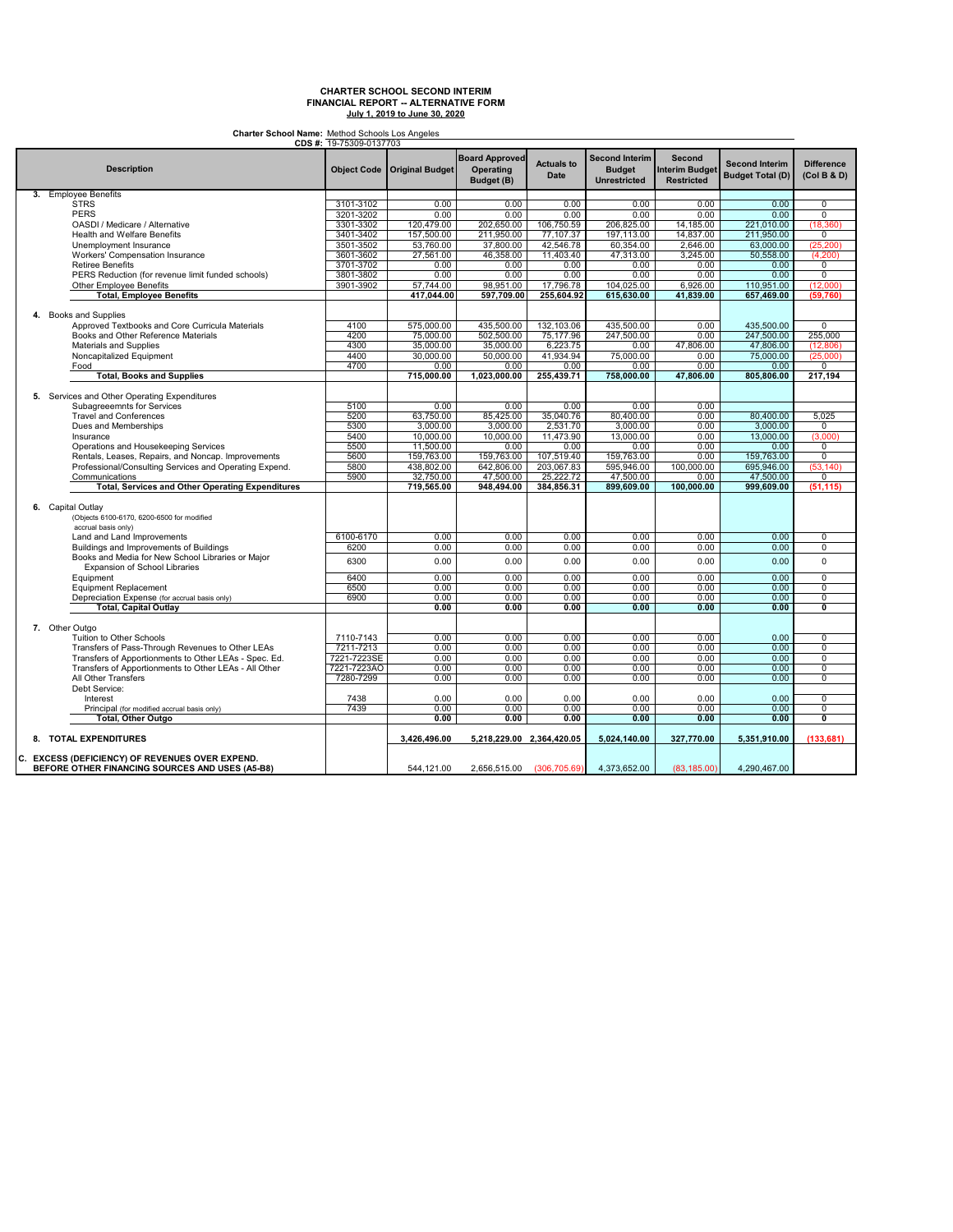**Charter School Name:** Method Schools Los Angeles

|    |                                                                | CDS #: 19-75309-0137703 |                        |                                                  |                           |                                                               |                                                      |                                                  |                                  |
|----|----------------------------------------------------------------|-------------------------|------------------------|--------------------------------------------------|---------------------------|---------------------------------------------------------------|------------------------------------------------------|--------------------------------------------------|----------------------------------|
|    | <b>Description</b>                                             | <b>Object Code</b>      | <b>Original Budget</b> | <b>Board Approved</b><br>Operating<br>Budget (B) | <b>Actuals to</b><br>Date | <b>Second Interim</b><br><b>Budget</b><br><b>Unrestricted</b> | Second<br><b>Interim Budget</b><br><b>Restricted</b> | <b>Second Interim</b><br><b>Budget Total (D)</b> | <b>Difference</b><br>(Col B & D) |
| D. | <b>OTHER FINANCING SOURCES / USES</b>                          |                         |                        |                                                  |                           |                                                               |                                                      |                                                  |                                  |
|    | <b>Other Sources</b>                                           | 8930-8979               | 0.00                   | 0.00                                             | 0.00                      | 0.00                                                          | 0.00                                                 | 0.00                                             | 0                                |
|    | Less: Other Uses                                               | 7630-7699               | 0.00                   | 0.00                                             | 0.00                      | 0.00                                                          | 0.00                                                 | 0.00                                             | $\mathbf 0$                      |
|    | Contributions Between Unrestricted and Restricted Accounts     |                         |                        |                                                  |                           |                                                               |                                                      |                                                  |                                  |
|    | (must net to zero)                                             | 8980-8999               | 0.00                   | 0.00                                             | 0.00                      | (83.185.00)                                                   | 83,185.00                                            | 0.00                                             | $\Omega$                         |
|    | 4. TOTAL OTHER FINANCING SOURCES / USES                        |                         | 0.00                   | 0.00                                             | 0.00                      | (83.185.00)                                                   | 83,185.00                                            | 0.00                                             | 0                                |
| Е. | NET INCREASE (DECREASE) IN FUND BALANCE (C + D4)               |                         | 544,121.00             | 2,656,515.00                                     | (306.705.69)              | 4,290,467.00                                                  | 0.00                                                 | 4,290,467.00                                     | $\Omega$                         |
| F. | <b>FUND BALANCE, RESERVES</b><br><b>Beginning Fund Balance</b> |                         |                        |                                                  |                           |                                                               |                                                      |                                                  |                                  |
|    | As of July 1<br>a.                                             | 9791                    | 873,531.43             | 873,531.43                                       |                           | 873,531.43                                                    |                                                      | 873,531.43                                       | $\mathbf 0$                      |
|    | Adiustments/Restatements to Beginning Balance<br>b.            | 9793, 9795              | 0.00                   | 0.00                                             |                           | (6.487.00)                                                    |                                                      | (6.487.00)                                       | (6, 487)                         |
|    | Adjusted Beginning Balance<br>c.                               |                         | 873,531.43             | 873,531.43                                       |                           | 867,044.43                                                    | 0.00                                                 | 867,044.43                                       |                                  |
|    | Ending Fund Balance, Oct 31 (E + F.1.c.)<br>2.                 |                         | ,417,652.43            | 3,530,046.43                                     |                           | 5, 157, 511.43                                                | 0.00                                                 | 5,157,511.43                                     |                                  |
|    | Components of Ending Fund Balance:                             |                         |                        |                                                  |                           |                                                               |                                                      |                                                  |                                  |
|    | Reserve for Revolving Cash (equals object 9130)                | 9711                    | 0.00                   | 0.00                                             |                           | 0.00                                                          | 0.00                                                 | 0.00                                             |                                  |
|    | Reserve for Stores (equals object 9320)                        | 9712                    | 0.00                   | 0.00                                             |                           | 0.00                                                          | 0.00                                                 | 0.00                                             |                                  |
|    | Reserve for Prepaid Expenditures (equals object 9330)          | 9713                    | 0.00                   | 0.00                                             |                           | 0.00                                                          | 0.00                                                 | 0.00                                             |                                  |
|    | All Others                                                     | 9719                    | 0.00                   | 0.00                                             |                           | 0.00                                                          | 0.00                                                 | 0.00                                             |                                  |
|    | <b>Legally Restricted Balance</b>                              | 9740                    | 0.00                   | 0.00                                             |                           |                                                               | 0.00                                                 | 0.00                                             |                                  |
|    | Designated for Economic Uncertainties                          | 9770                    | 0.00                   | 146,979.48                                       |                           | 251,207.00                                                    |                                                      | 251,207.00                                       |                                  |
|    | <b>Other Designations</b>                                      | 9775, 9780              | 0.00                   | 0.00                                             |                           | 0.00                                                          | 0.00                                                 | 0.00                                             |                                  |
|    | Net Investment in Capital Assests (Accrual Basis Only)         | 9796                    | 0.00                   | 0.00                                             |                           | 0.00                                                          | 0.00                                                 | 0.00                                             |                                  |
|    | Undesignated / Unappropriated Amount                           | 9790                    | 1,417,652.43           | 3,383,066.95                                     |                           | 4.906.304.43                                                  | 0.00                                                 | 4,906,304.43                                     | $\mathbf 0$                      |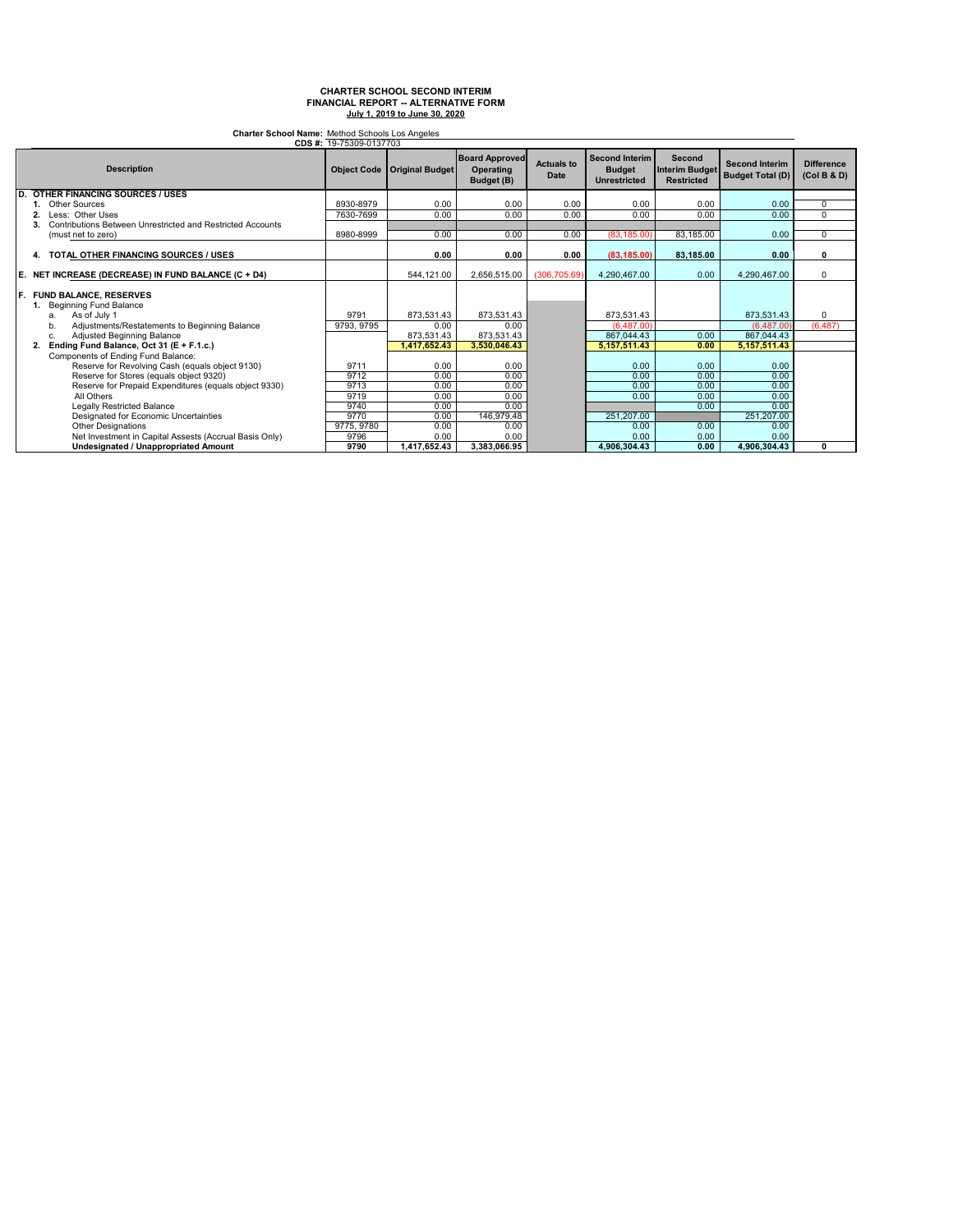### **CHARTER SCHOOL MULTI-YEAR PROJECTION - ALTERNATIVE FORM**

|                             | <b>Charter School Name: Method Schools Los Angeles</b>             |
|-----------------------------|--------------------------------------------------------------------|
|                             | CDS #: 19-75309-0137703                                            |
|                             | Charter Approving Entity: Acton-Aqua Dulce Unified School Dsitrict |
|                             | <b>County: Los Angeles</b>                                         |
| <b>Charter #: 1697</b>      |                                                                    |
| <b>Fiscal Year: 2019-20</b> |                                                                    |
|                             |                                                                    |

|    |                                                                               |                    |                                                               | 2019-20 (populated from Alternative Form Tab)        |                                              |                              |                              |
|----|-------------------------------------------------------------------------------|--------------------|---------------------------------------------------------------|------------------------------------------------------|----------------------------------------------|------------------------------|------------------------------|
|    | <b>Description</b>                                                            | <b>Object Code</b> | <b>Second Interim</b><br><b>Budget</b><br><b>Unrestricted</b> | Second<br><b>Interim Budget</b><br><b>Restricted</b> | <b>Second Interim</b><br><b>Budget Total</b> | <b>Totals for</b><br>2020-21 | <b>Totals for</b><br>2021-22 |
| А. | <b>REVENUES</b>                                                               |                    |                                                               |                                                      |                                              |                              |                              |
|    | 1. LCFF Sources                                                               |                    |                                                               |                                                      |                                              |                              |                              |
|    | State Aid - Current Year                                                      | 8011               | 8,815,282.00                                                  |                                                      | 8,815,282.00                                 | 9.027.687.00                 | 9,285,519.00                 |
|    | <b>Education Protection Account - Current Year</b><br>State Aid - Prior Years | 8012<br>8019       | 180,400.00<br>0.00                                            |                                                      | 180,400.00<br>0.00                           | 180,400.00<br>0.00           | 180,400.00<br>0.00           |
|    | Transfer of Charter Schools in Lieu of Property Taxes                         | 8096               | 230.010.00                                                    |                                                      | 230.010.00                                   | 230,010.00                   | 230.010.00                   |
|    | Other LCFF Transfers                                                          | 8091, 8097         | 0.00                                                          |                                                      | 0.00                                         | 0.00                         | 0.00                         |
|    | <b>Total, LCFF Sources</b>                                                    |                    | 9,225,692.00                                                  |                                                      | 9,225,692.00                                 | 9,438,097.00 9,695,929.00    |                              |
|    |                                                                               |                    |                                                               |                                                      |                                              |                              |                              |
|    | 2. Federal Revenues                                                           |                    |                                                               |                                                      |                                              |                              |                              |
|    | No Child Left Behind                                                          | 8290               |                                                               | 0.00                                                 | 0.00                                         | 0.00                         | 0.00                         |
|    | Special Education - Federal                                                   | 8181, 8182         |                                                               | 0.00                                                 | 0.00                                         | 0.00                         | 0.00                         |
|    | Child Nutrition - Federal                                                     | 8220               |                                                               | 0.00                                                 | 0.00                                         | 0.00                         | 0.00                         |
|    | Other Federal Revenues                                                        | 8290               | 0.00                                                          | 0.00                                                 | 0.00                                         | 0.00                         | 0.00                         |
|    | <b>Total. Federal Revenues</b>                                                |                    | 0.00                                                          | 0.00                                                 | 0.00                                         | 0.00                         | 0.00                         |
|    |                                                                               |                    |                                                               |                                                      |                                              |                              |                              |
|    | 3. Other State Revenues                                                       |                    |                                                               |                                                      |                                              |                              |                              |
|    | Special Education - State                                                     | <b>StateRevSE</b>  |                                                               | 196.779.00                                           | 196.779.00                                   | 190.407.00                   | 182,672.00                   |
|    | <b>Child Nutrition Programs</b>                                               | 8520               |                                                               | 0.00                                                 | 0.00                                         | 0.00                         | 0.00                         |
|    | <b>Mandated Costs Reimbursements</b>                                          | 8550               | 0.00                                                          |                                                      | 0.00                                         | 0.00                         | 0.00                         |
|    | Lottery - Unrestricted and Instructional Materials                            | 8560               | 136,202.00                                                    | 47,806.00                                            | 184.008.00                                   | 184,008.00                   | 184.008.00                   |
|    | Low Performing Student Block Grant                                            | 8590               | 35.898.00                                                     | 0.00                                                 | 35,898.00                                    | 37.027.00                    | 38.063.00                    |
|    | All Other State Revenues                                                      | <b>StateRevAO</b>  | 0.00<br>172.100.00                                            | 0.00<br>244.585.00                                   | 0.00<br>416.685.00                           | 0.00<br>411.442.00           | 0.00<br>404.743.00           |
|    | <b>Total, Other State Revenues</b>                                            |                    |                                                               |                                                      |                                              |                              |                              |
|    | 4. Other Local Revenues                                                       |                    |                                                               |                                                      |                                              |                              |                              |
|    | Transfers from Sponsoring LEAs to Charter Schools                             | 8791               | 0.00                                                          |                                                      | 0.00                                         | 0.00                         | 0.00                         |
|    | All Other Local Revenues                                                      | LocalRevAO         | 0.00                                                          | 0.00                                                 | 0.00                                         | 0.00                         | 0.00                         |
|    | <b>Total, Local Revenues</b>                                                  |                    | 0.00                                                          | 0.00                                                 | 0.00                                         | 0.00                         | 0.00                         |
|    |                                                                               |                    |                                                               |                                                      |                                              |                              |                              |
|    | 5. TOTAL REVENUES                                                             |                    | 9,397,792.00                                                  | 244,585.00                                           | 9,642,377.00                                 | 9,849,539.00                 | ###########                  |
|    |                                                                               |                    |                                                               |                                                      |                                              |                              |                              |
|    | <b>B. EXPENDITURES</b>                                                        |                    |                                                               |                                                      |                                              |                              |                              |
|    | 1. Certificated Salaries                                                      |                    |                                                               |                                                      |                                              |                              |                              |
|    | <b>Teachers' Salaries</b>                                                     | 1100               | 1,883,938.00                                                  | 58,125.00                                            | 1,942,063.00                                 | 2,045,666.00                 | 2,121,699.00                 |
|    | Certificated Pupil Support Salaries                                           | 1200               | 0.00                                                          | 0.00                                                 | 0.00                                         | 0.00                         | 0.00                         |
|    | Certificated Supervisors' and Administrators' Salaries                        | 1300               | 140.094.00                                                    | 80.000.00                                            | 220.094.00                                   | 240.278.00                   | 252,292.00                   |
|    | Other Certificated Salaries                                                   | 1900               | 0.00                                                          | 0.00                                                 | 0.00                                         | 0.00                         | 0.00                         |
|    | <b>Total. Certificated Salaries</b>                                           |                    | 2.024.032.00                                                  | 138.125.00                                           | 2.162.157.00                                 | 2.285.944.00 2.373.991.00    |                              |
|    | 2. Non-certificated Salaries                                                  |                    |                                                               |                                                      |                                              |                              |                              |
|    | <b>Instructional Aides' Salaries</b>                                          | 2100               | 147.970.00                                                    | 0.00                                                 | 147.970.00                                   | 150.776.00                   | 153.722.00                   |
|    | Non-certificated Support Salaries                                             | 2200               | 90,688.00                                                     | 0.00                                                 | 90,688.00                                    | 95,222.00                    | 99,983.00                    |
|    | Non-certificated Supervisors' and Administrators' Sal.                        | 2300               | 120,455.00                                                    | 0.00                                                 | 120,455.00                                   | 94,387.00                    | 132,802.00                   |
|    | Clerical and Office Salaries                                                  | 2400               | 367,756.00                                                    | 0.00                                                 | 367,756.00                                   | 309,042.00                   | 311.481.00                   |
|    | <b>Other Non-certificated Salaries</b>                                        | 2900               | 0.00                                                          | 0.00                                                 | 0.00                                         | 0.00                         | 0.00                         |
|    | <b>Total, Non-certificated Salaries</b>                                       |                    | 726,869.00                                                    | 0.00                                                 | 726,869.00                                   | 649,427.00                   | 697,988.00                   |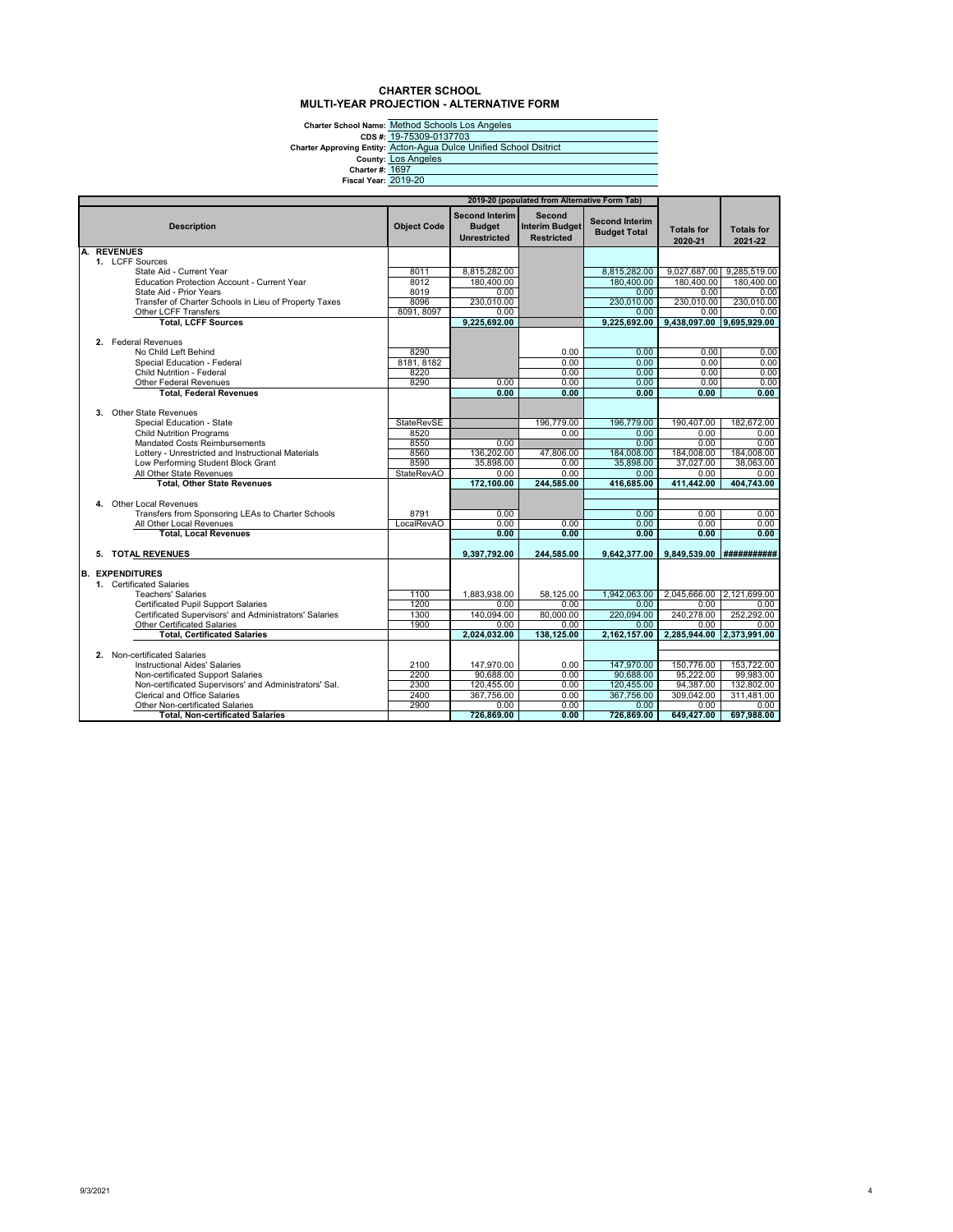| <b>Description</b>                                                                                 | <b>Object Code</b> | <b>Second Interim</b><br><b>Budget</b><br><b>Unrestricted</b> | Second<br><b>Interim Budget</b><br><b>Restricted</b> | <b>Second Interim</b><br><b>Budget Total</b> | <b>Totals for</b><br>2020-21           | <b>Totals for</b><br>2021-22 |
|----------------------------------------------------------------------------------------------------|--------------------|---------------------------------------------------------------|------------------------------------------------------|----------------------------------------------|----------------------------------------|------------------------------|
| 3. Employee Benefits                                                                               |                    |                                                               |                                                      |                                              |                                        |                              |
| <b>STRS</b>                                                                                        | 3101-3102          | 0.00                                                          | 0.00                                                 | 0.00                                         | 0.00                                   | 0.00                         |
| <b>PERS</b>                                                                                        | 3201-3202          | 0.00                                                          | 0.00                                                 | 0.00                                         | 0.00                                   | 0.00                         |
| OASDI / Medicare / Alternative                                                                     | 3301-3302          | 206,825.00                                                    | 14,185.00                                            | 221,010.00                                   | 224,556.00                             | 235,006.00                   |
| <b>Health and Welfare Benefits</b>                                                                 | 3401-3402          | 197.113.00                                                    | 14.837.00                                            | 211,950.00                                   | 218.390.00                             | 230.996.00                   |
| Unemployment Insurance                                                                             | 3501-3502          | 60,354.00                                                     | 2,646.00                                             | 63,000.00                                    | 82,600.00                              | 82,600.00                    |
| Workers' Compensation Insurance                                                                    | 3601-3602          | 47,313.00                                                     | 3,245.00                                             | 50,558.00                                    | 58,707.00                              | 69,120.00                    |
| <b>Retiree Benefits</b>                                                                            | 3701-3702          | 0.00                                                          | 0.00                                                 | 0.00                                         | 0.00                                   | 0.00                         |
| PERS Reduction (for revenue limit funded schools)                                                  | 3801-3802          | 0.00                                                          | 0.00                                                 | 0.00                                         | 0.00                                   | 0.00                         |
| <b>Other Employee Benefits</b>                                                                     | 3901-3902          | 104.025.00                                                    | 6,926.00                                             | 110,951.00                                   | 116,044.00                             | 121.904.00                   |
| <b>Total, Employee Benefits</b>                                                                    |                    | 615.630.00                                                    | 41.839.00                                            | 657.469.00                                   | 700.297.00                             | 739.626.00                   |
|                                                                                                    |                    |                                                               |                                                      |                                              |                                        |                              |
| 4. Books and Supplies                                                                              |                    |                                                               |                                                      |                                              |                                        |                              |
| Approved Textbooks and Core Curricula Materials                                                    | 4100               | 435,500.00                                                    | 0.00                                                 | 435,500.00                                   | 448,565.00                             | 462.022.00                   |
| Books and Other Reference Materials                                                                | 4200<br>4300       | 247,500.00                                                    | 0.00<br>47,806.00                                    | 247,500.00                                   | 254,925.00                             | 262,573.00                   |
| Materials and Supplies                                                                             |                    | 0.00                                                          |                                                      | 47,806.00                                    | 49,240.00                              | 50.717.00                    |
| Noncapitalized Equipment                                                                           | 4400               | 75,000.00                                                     | 0.00                                                 | 75,000.00                                    | 77,250.00                              | 79,568.00                    |
| Food<br><b>Total, Books and Supplies</b>                                                           | 4700               | 0.00<br>758,000.00                                            | 0.00<br>47,806.00                                    | 0.00<br>805,806.00                           | 0.00<br>829,980.00                     | 0.00<br>854,880.00           |
|                                                                                                    |                    |                                                               |                                                      |                                              |                                        |                              |
| 5. Services and Other Operating Expenditures                                                       |                    |                                                               |                                                      |                                              |                                        |                              |
| Subagreeemnts for Services                                                                         | 5100               | 0.00                                                          | 0.00                                                 | 0.00                                         | 0.00                                   | 0.00                         |
| <b>Travel and Conferences</b>                                                                      | 5200               | 80.400.00                                                     | 0.00                                                 | 80,400.00                                    | 82,812.00                              | 85,296.00                    |
| Dues and Memberships                                                                               | 5300               | 3,000.00                                                      | 0.00                                                 | 3,000.00                                     | 3,090.00                               | 3,183.00                     |
| Insurance                                                                                          | 5400               | 13,000.00                                                     | 0.00                                                 | 13,000.00                                    | 13,390.00                              | 13,792.00                    |
| Operations and Housekeeping Services                                                               | 5500               | 0.00                                                          | 0.00                                                 | 0.00                                         | 0.00                                   | 0.00                         |
| Rentals, Leases, Repairs, and Noncap. Improvements                                                 | 5600               | 159.763.00                                                    | 0.00                                                 | 159,763.00                                   | 164,556.00                             | 169.493.00                   |
| Professional/Consulting Services and Operating Expend.                                             | 5800               | 595.946.00                                                    | 100,000.00                                           | 695.946.00                                   | 714.893.00                             | 735.581.00                   |
| Communications                                                                                     | 5900               | 47,500.00                                                     | 0.00                                                 | 47,500.00                                    | 48,925.00                              | 50,393.00                    |
| <b>Total, Services and Other Operating Expenditures</b>                                            |                    | 899,609.00                                                    | 100.000.00                                           | 999,609.00                                   | 1,027,666.00                           | 1,057,738.00                 |
| 6. Capital Outlav<br>(Objects 6100-6170, 6200-6500 for modified<br>accrual basis only)             |                    |                                                               |                                                      |                                              |                                        |                              |
| Land and Land Improvements                                                                         | 6100-6170          | 0.00                                                          | 0.00                                                 | 0.00                                         | 0.00                                   | 0.00                         |
| Buildings and Improvements of Buildings                                                            | 6200               | 0.00                                                          | 0.00                                                 | 0.00                                         | 0.00                                   | 0.00                         |
| Books and Media for New School Libraries or Major                                                  |                    | 0.00                                                          | 0.00                                                 | 0.00                                         | 0.00                                   | 0.00                         |
| <b>Expansion of School Libraries</b>                                                               | 6300               | 0.00                                                          | 0.00                                                 | 0.00                                         | 0.00                                   | 0.00                         |
| Equipment                                                                                          | 6400               | 0.00                                                          | 0.00                                                 | 0.00                                         | 0.00                                   | 0.00                         |
| <b>Equipment Replacement</b>                                                                       | 6500               | 0.00                                                          | 0.00                                                 | 0.00                                         | 0.00                                   | 0.00                         |
| Depreciation Expense (for accrual basis only)                                                      | 6900               | 0.00                                                          | 0.00                                                 | 0.00                                         | 0.00                                   | 0.00                         |
| <b>Total, Capital Outlay</b>                                                                       |                    | 0.00                                                          | 0.00                                                 | 0.00                                         | 0.00                                   | 0.00                         |
| 7. Other Outgo                                                                                     |                    |                                                               |                                                      |                                              |                                        |                              |
| Tuition to Other Schools                                                                           | 7110-7143          | 0.00                                                          | 0.00                                                 | 0.00                                         | 0.00                                   | 0.00                         |
| Transfers of Pass-Through Revenues to Other LEAs                                                   | 7211-7213          | 0.00                                                          | 0.00                                                 | 0.00                                         | 0.00                                   | 0.00                         |
| Transfers of Apportionments to Other LEAs - Spec. Ed.                                              | 7221-7223SE        | 0.00                                                          | 0.00                                                 | 0.00                                         | 0.00                                   | 0.00                         |
| Transfers of Apportionments to Other LEAs - All Other                                              | 7221-7223AO        | 0.00                                                          | 0.00                                                 | 0.00                                         | 0.00                                   | 0.00                         |
| All Other Transfers                                                                                | 7280-7299          | 0.00                                                          | 0.00                                                 | 0.00                                         | 0.00                                   | 0.00                         |
| Debt Service:                                                                                      |                    |                                                               |                                                      |                                              |                                        |                              |
| Interest                                                                                           | 7438               | 0.00                                                          | 0.00                                                 | 0.00                                         | 0.00                                   | 0.00                         |
| Principal (for modified accrual basis only)                                                        | 7439               | 0.00                                                          | 0.00                                                 | 0.00                                         | 0.00                                   | 0.00                         |
| <b>Total, Other Outgo</b>                                                                          |                    | 0.00                                                          | 0.00                                                 | 0.00                                         | 0.00                                   | 0.00                         |
| 8. TOTAL EXPENDITURES                                                                              |                    | 5,024,140.00                                                  | 327,770.00                                           | 5,351,910.00                                 | 5,493,314.00 5,724,223.00              |                              |
| C. EXCESS (DEFICIENCY) OF REVENUES OVER EXPEND.<br>BEFORE OTHER FINANCING SOURCES AND USES (A5-B8) |                    | 4.373.652.00                                                  | (83, 185.00)                                         |                                              | 4,290,467.00 4,356,225.00 4,376,449.00 |                              |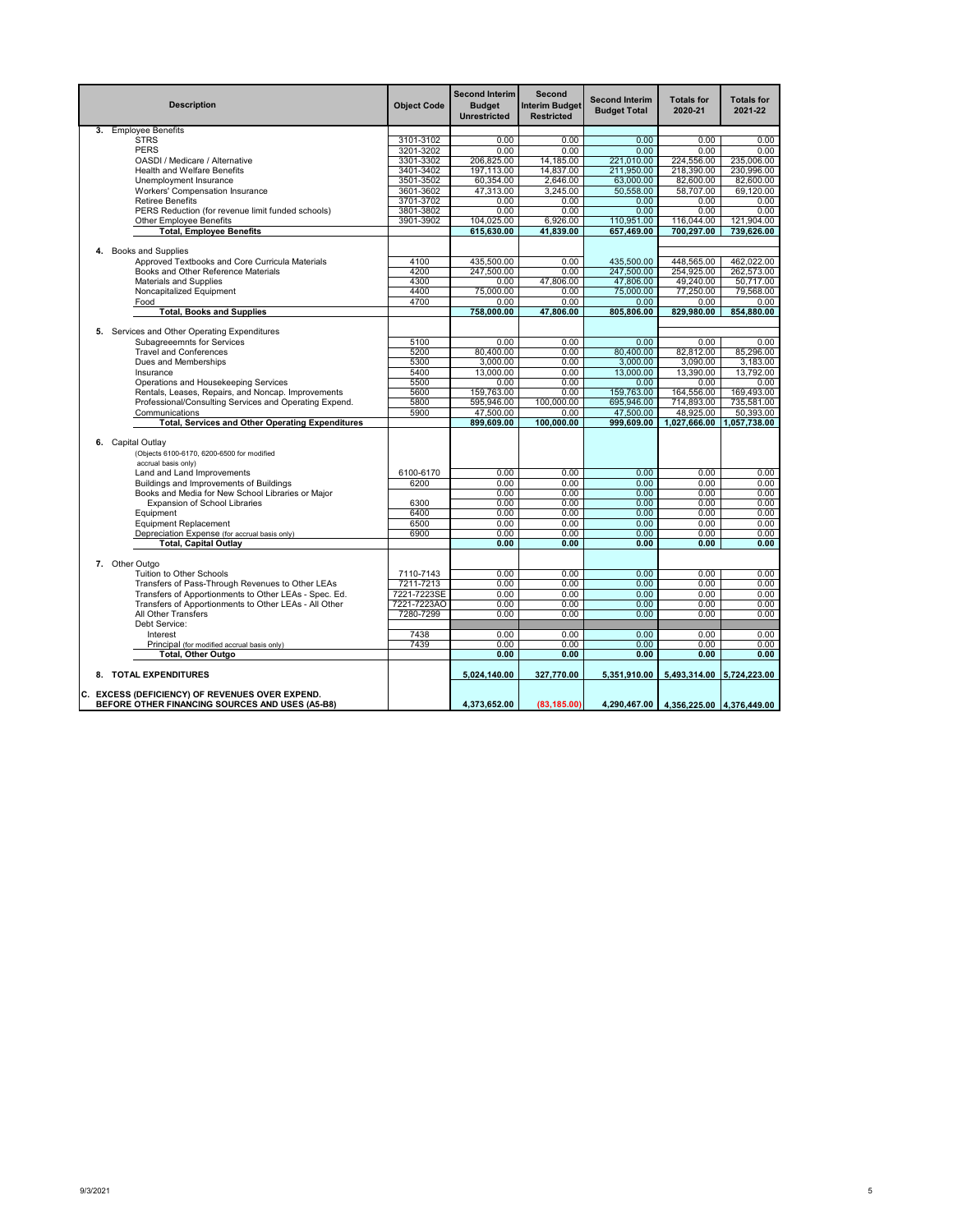|    | <b>Description</b>                                         | <b>Object Code</b> | <b>Second Interim</b><br><b>Budget</b><br>Unrestricted | Second<br><b>Interim Budget</b><br><b>Restricted</b> | <b>Second Interim</b><br><b>Budget Total</b> | <b>Totals for</b><br>2020-21    | <b>Totals for</b><br>2021-22 |
|----|------------------------------------------------------------|--------------------|--------------------------------------------------------|------------------------------------------------------|----------------------------------------------|---------------------------------|------------------------------|
| D. | <b>OTHER FINANCING SOURCES / USES</b>                      |                    |                                                        |                                                      |                                              |                                 |                              |
|    | Other Sources                                              | 8930-8979          | 0.00                                                   | 0.00                                                 | 0.00                                         | 0.00                            | 0.00                         |
|    | Less: Other Uses                                           | 7630-7699          | 0.00                                                   | 0.00                                                 | 0.00                                         | 0.00                            | 0.00                         |
|    | Contributions Between Unrestricted and Restricted Accounts |                    |                                                        |                                                      |                                              |                                 |                              |
|    | (must net to zero)                                         | 8980-8999          | (83, 185.00)                                           | 83,185.00                                            | 0.00                                         | 0.00                            | 0.00                         |
|    | TOTAL OTHER FINANCING SOURCES / USES<br>4.                 |                    | (83, 185.00)                                           | 83,185.00                                            | 0.00                                         | 0.00                            | 0.00                         |
|    | E. NET INCREASE (DECREASE) IN FUND BALANCE (C + D4)        |                    | 4.290.467.00                                           | 0.00                                                 | 4.290.467.00                                 | 4.356.225.00   4.376.449.00     |                              |
|    |                                                            |                    |                                                        |                                                      |                                              |                                 |                              |
| F. | <b>FUND BALANCE, RESERVES</b>                              |                    |                                                        |                                                      |                                              |                                 |                              |
|    | 1. Beginning Fund Balance                                  |                    | 0.00                                                   | 0.00                                                 |                                              |                                 |                              |
|    | As of July 1<br>ă.                                         | 9791               | 873,531.43                                             | 0.00                                                 | 873,531.43                                   | 5, 157, 511.43   9, 513, 736.43 |                              |
|    | Adjustments/Restatements to Beginning Balance<br>$b$ .     | 9793, 9795         | (6.487.00)                                             | 0.00                                                 | (6.487.00)                                   | 0.00                            | 0.00                         |
|    | Adjusted Beginning Balance<br>c.                           |                    | 867,044.43                                             | 0.00                                                 | 867,044.43                                   | 5, 157, 511.43 9, 513, 736.43   |                              |
|    | Ending Fund Balance, Oct 31 (E + F.1.c.)<br>2.             |                    | 5,157,511.43                                           | 0.00                                                 | 5.157.511.43                                 | 9,513,736.43                    | ###########                  |
|    | Components of Ending Fund Balance:                         |                    |                                                        |                                                      |                                              |                                 |                              |
|    | Reserve for Revolving Cash (equals object 9130)            | 9711               | 0.00                                                   | 0.00                                                 | 0.00                                         | 0.00                            | 0.00                         |
|    | Reserve for Stores (equals object 9320)                    | 9712               | 0.00                                                   | 0.00                                                 | 0.00                                         | 0.00                            | 0.00                         |
|    | Reserve for Prepaid Expenditures (equals object 9330)      | 9713               | 0.00                                                   | 0.00                                                 | 0.00                                         | 0.00                            | 0.00                         |
|    | All Others                                                 | 9719               | 0.00                                                   | 0.00                                                 | 0.00                                         | 0.00                            | 0.00                         |
|    | <b>Legally Restricted Balance</b>                          | 9740               |                                                        | 0.00                                                 | 0.00                                         | 0.00                            | 0.00                         |
|    | Designated for Economic Uncertainties                      | 9770               | 251,207.00                                             |                                                      | 251,207.00                                   | 274,665.70                      | 286,211.15                   |
|    | <b>Other Designations</b>                                  | 9775, 9780         | 0.00                                                   | 0.00                                                 | 0.00                                         | 0.00                            | 0.00                         |
|    | Net Investment in Capital Assests (Accrual Basis Only)     | 9796               | 0.00                                                   | 0.00                                                 | 0.00                                         | 0.00                            | 0.00                         |
|    | Undesignated / Unappropriated Amount                       | 9790               | 4.906.304.43                                           | 0.00                                                 | 4,906,304.43                                 | 9,239,070.73                    | ###########                  |